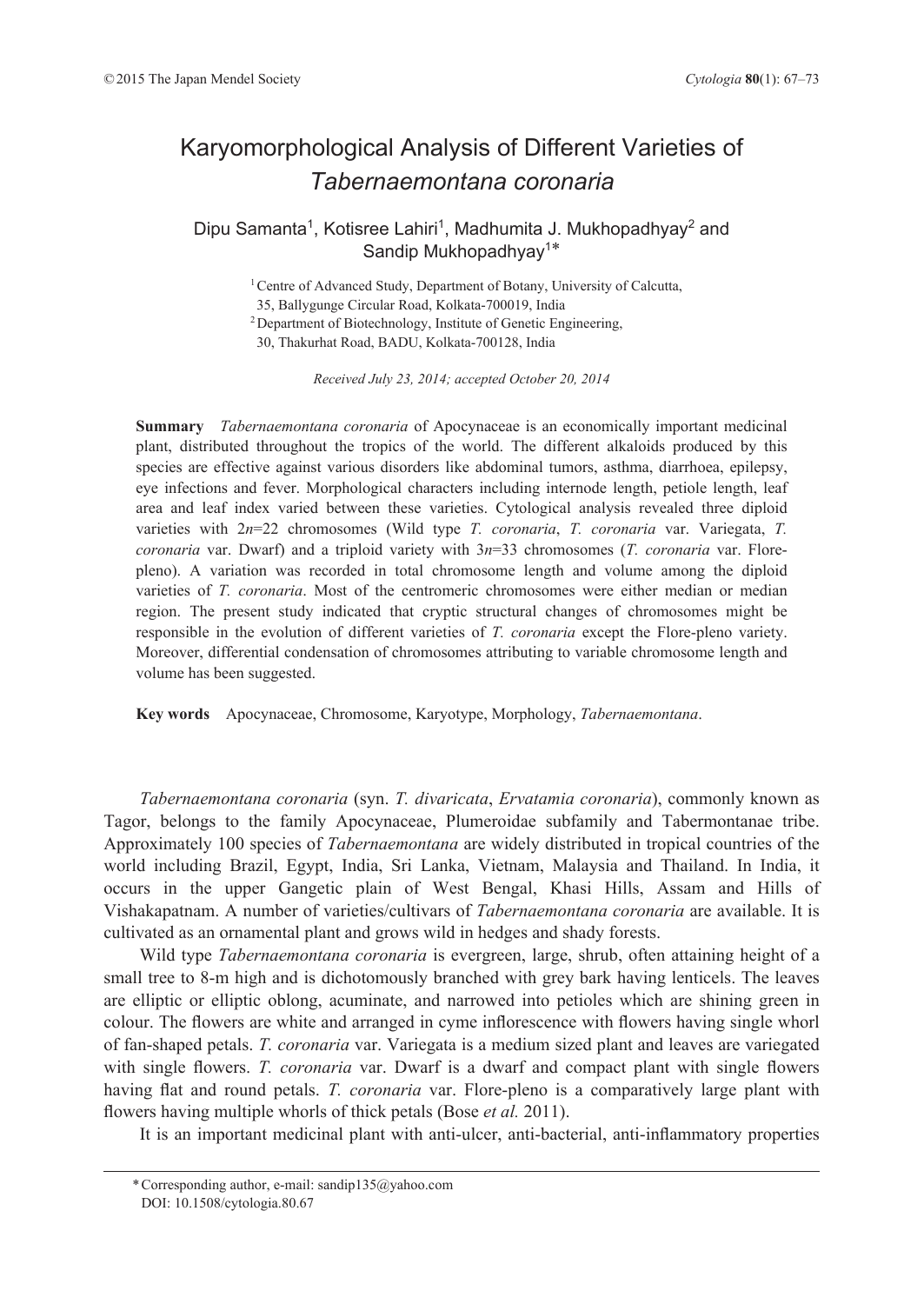and is also used as an anti-helmintic, anti-hypertensive, diuretic, hair growth promoter, purgative, (Suffredini *et al.* 2002, Neimkhum *et al.* 2010, Ashikur *et al.* 2011, Khan 2011), aphrodisiac, remedy against poisons and tonic for brain, liver and spleen (Nadkarni and Nadkarni 1996). This plant is important as a natural synthesizer of different alkaloids including indole alkaloids. Phytochemical studies on various parts of this plant reveal that it contains at least 66 indole alkaloids, as well as non-alkaloid constituents like enzymes, flavonoids, hydrocarbons, phenolic acids, phenyl propanoids, steroids and terpenoids (Pratchayasakul *et al.* 2008). The extracts of the root, leaves, stems and even flowers of this plant show anti-tumor activity (Khan 2011). Growing evidences suggest that this plant has medicinal benefits and its extract could possibly be used as pharmacological intervention in various diseases. *Tabernaemontana* is one of the genus that is used in Ayurveda, Chinese and Thai traditional medicine for the treatment of fever, pain and dysentery (Van Beek *et al.* 1984, Boonyaratanakornkit and Supawita 2005).

The chromosome complement of this species has been found to be homogeneous with 2*n*=22 and *n*=11 (Roy Tapadar and Sen 1960, Roy Tapadar 1964, Dutta and Maity 1972) except one report by Van der Laan and Arends (1985), where they found 2*n*=33 chromosomes. The different species of this genus contain 2*n*=22 chromosomes revealing basic number to be *x*=11 (Van der Laan and Arends 1985). Chromosome analysis of *T. coronaria* was carried out earlier which involved meiotic behavior in pollen mother cells (Raghuvanshi and Chauhan 1969, 1970, Chauhan and Raghuvanshi 1976).

However, no reports are so far available on detailed analysis on morphological characters and karyotypes in varieties of *T. coronaria*. In view of scanty records, the present investigation was undertaken to study the genomic diversity of different varieties of *T. coronaria*.

### Materials and methods

#### *Materials*

In the present study, four varieties of *Tabernaemontana coronaria* of Apocynaceae were selected for morphological and cytological investigations. These are:

- i) *Tabernaemontana coronaria* (Jacq.) Willd (Wild type)
- ii) *Tabernaemontana coronaria* var. Variegata
- iii) *Tabernaemontana coronaria* var. Dwarf
- iv) *Tabernaemontana coronaria* var. Flore-pleno

Plants were collected from the local nursery of Howrah district of West Bengal and grown in the experimental garden of the Department of Botany, University of Calcutta.

#### *Methods*

# *Morphological study*

For a detailed morphological study on *Tabernaemontana*, the different morphological characters were considered including inter-node length, petiole length, leaf area and leaf index. For each plant, 20 readings were taken at random, and mean values as well as standard errors were calculated. Leaf area was calculated using graph paper. Leaf index was obtained by dividing the length of the leaf by its breadth (Mukhopadhyay and Sharma 1987).

#### *Cytological study*

Somatic chromosomes were studied from root tip cells. The time for maximum meristematic activity was found to be between 10:40 a.m. to 12:30 p.m. Fresh healthy root tips were collected and washed thoroughly in running tap water. Roots were pretreated in a mixture of saturated aqueous solutions of  $p$ -dichlorobenzene (PDB) and  $2.0 \text{ mM}$  8-hydroxyquinoline (1:1). Pretreatment was carried out at 12 $^{\circ}$ C for 5h, after an initial shock treatment at 0 $^{\circ}$ C for 5 min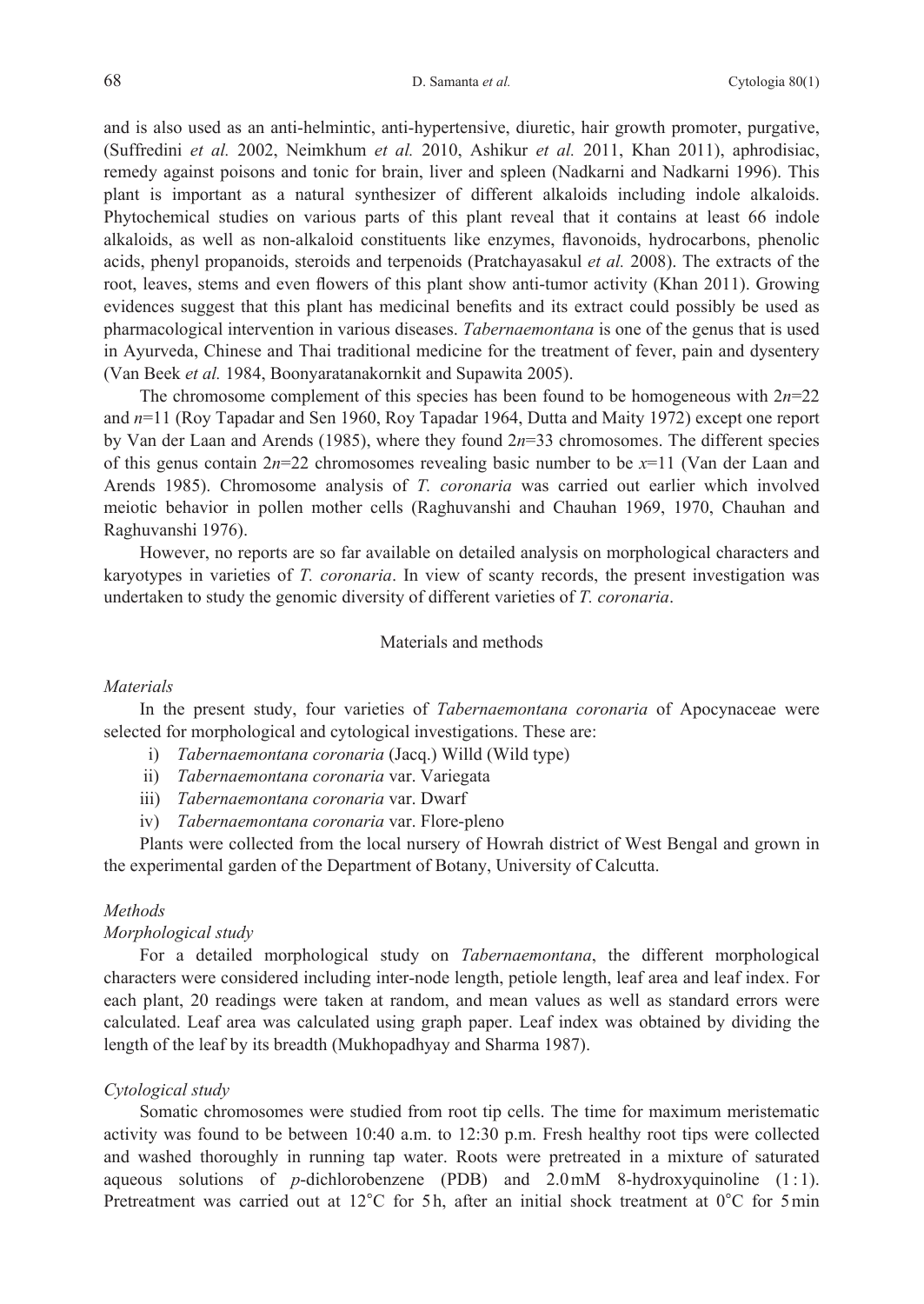(Mukhopadhyay and Banerjee 1989). The root tips were then fixed in chilled Carnoy's fixative (glacial acetic acid : chloroform : absolute ethanol,  $1:3:6$ ) at  $12^{\circ}$ C for 24h, followed by overnight fixation in a mixture of propionic acid absolute ethanol  $(1:3)$ . To remove dense cytoplasmic content, a treatment with either only 1N HCl or 5N HCl, or 1N HCl followed by NaCl treatment was tried and the best result was obtained when the root tips were hydrolyzed in 1N HCl for 12 min at 60°C. After thorough washing in distilled water to ensure complete removal of traces of acid, root tips were stained in 2% propionic-orcein at room temperature for 3 h before squashing in 45% propionic acid.

Karyotype analysis was carried out by critically examining about 20 clear and well-scattered metaphase plates from different root tips of each plant. The chromosomes were drawn with the help of a drawing prism and were classified into different types based on their ʻ*i*'-values (Levan *et al.* 1964). The total chromosome length was calculated by adding the whole lengths of all the chromosomes present in a complement. For determination of chromosome volume, the breadth of individual chromosome was measured from the drawn metaphase plates. Assuming the chromosome a cylinder, the volume was calculated from the formula: chromosome volume  $(v) = \pi r^2 h$ , where *r*=radius of the chromosome=breadth/2 and *h*=whole length of the chromosome (Mukhopadhyay and Sharma 1987). Total chromosome volume was calculated by summing up the volumes of all the chromosomes of a complement.

### Results and discussion

# *Morphological data*

Out of the morphological characters internode length, petiole length, leaf area and leaf index were taken into account for genome analysis. The petiole length ranged from 1.5 mm in the variety Dwarf to 7.3 mm in Variegata variety of this species. The internode length, on the other hand, did not vary to a large extent except in Dwarf variety (Table 1). Leaf area ranged from 0.62 to 9.03 cm<sup>2</sup> in case of small leaves, from  $0.83$  to  $16.37 \text{ cm}^2$  in case of medium leaves, and from  $1.02$  to  $30.50 \text{ cm}^2$  in case of large leaves. The leaf indices values did not differ remarkably between these varieties except the variety Flore-pleno which showed lower value (Table 1). Such differences in morphological characters might be under genetic control and are probably related to the environmental conditions where these plants grow for their adaptation.

# *Cytological data*

The somatic chromosome number was found to be 2*n*=22 in three varieties of *T. coronaria*, except *T. coronaria* var. Flore-pleno where it was 3*n*=33 (Table 3; Fig. 1). The previous reports revealed 22 somatic chromosomes in wild type *T. coronaria* (Roy Tapadar and Sen 1960, Roy Tapadar 1964, Dutta and Maity 1972). The chromosomes are mostly medium in size in three varieties ranging between 1.45 to 4.04 *μ*m in length. However, chromosomes of the Dwarf variety are extremely small where it ranges from  $1.45 \mu m$  to only  $2.12 \mu m$  (Table 3). The longest chromosome was observed in the wild type. The chromosome complements revealed a gross morphological similarity and types were described on the basis of such similarity. The different chromosome types were noted to be common between these species and classified on the basis of number and position of the constrictions (Table 2; Fig. 2). Three different types of centromeric chromosomes were observed and these were median, sub-median and median region types. On the other hand, four types of nucleolar chromosomes were present in these varieties of *T. coronaria* (Table 2; Fig. 2). The number and types of these different types of chromosomes varied between these varieties (Table 3). Karyotype formula was expressed in numerical form on the basis of type of chromosome and number of chromosomes in each type, present in the chromosome complement of a particular variety (Table 3, Fig. 1a–l). Among the diploids, the highest total chromosome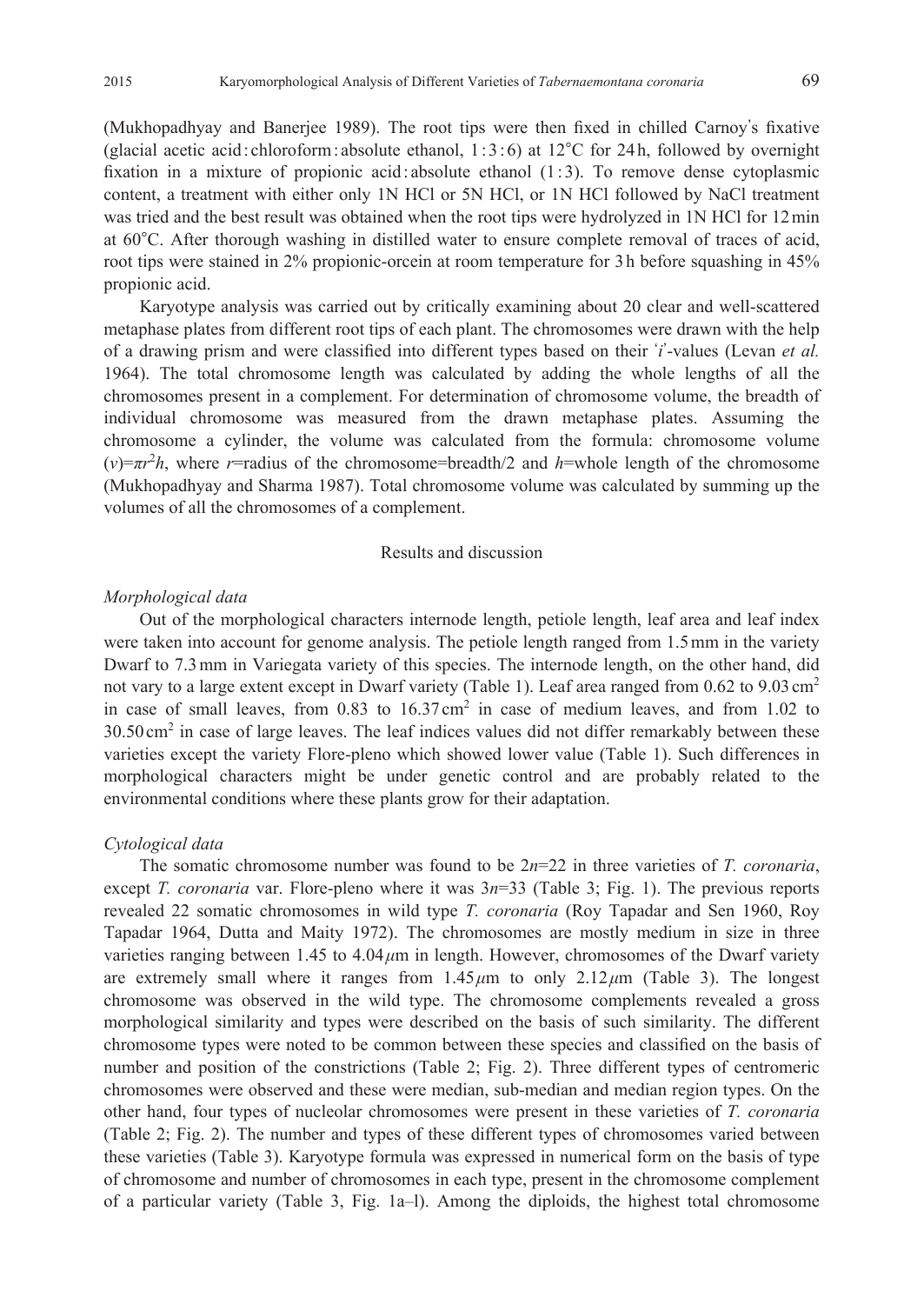length was obtained in the wild type and the lowest was found in the variety Dwarf. The total chromosome volume was least in Dwarf variety and highest in wild type *T. coronaria* (Table 3). Among the diploids, the chromosomes were comparatively larger. The differences in total chromosome length and total chromosome volume might be attributed to differential chromosome condensation as well as association of variable levels of histone and non-histone proteins entering into chromosome composition, respectively, which are under genetic control (Mukhopadhyay and Sharma 1987).

Chromosome characteristics have shown a distinct variation between the number and types of different chromosomes among these species. The different species have graded karyotypes ranging from medium to short in size. The number of chromosomes with secondary constrictions varied



**Fig. 1.** Photograph of the plants, somatic metaphase plates and drawing of the same plates. (bar=5 $\mu$ m). a–c: *T. coronaria*. d–f: *T. coronaria* var. Variegata. g–i: *T. coronaria* var. Dwarf. j–l: *T. coronaria* var. Flore-pleno.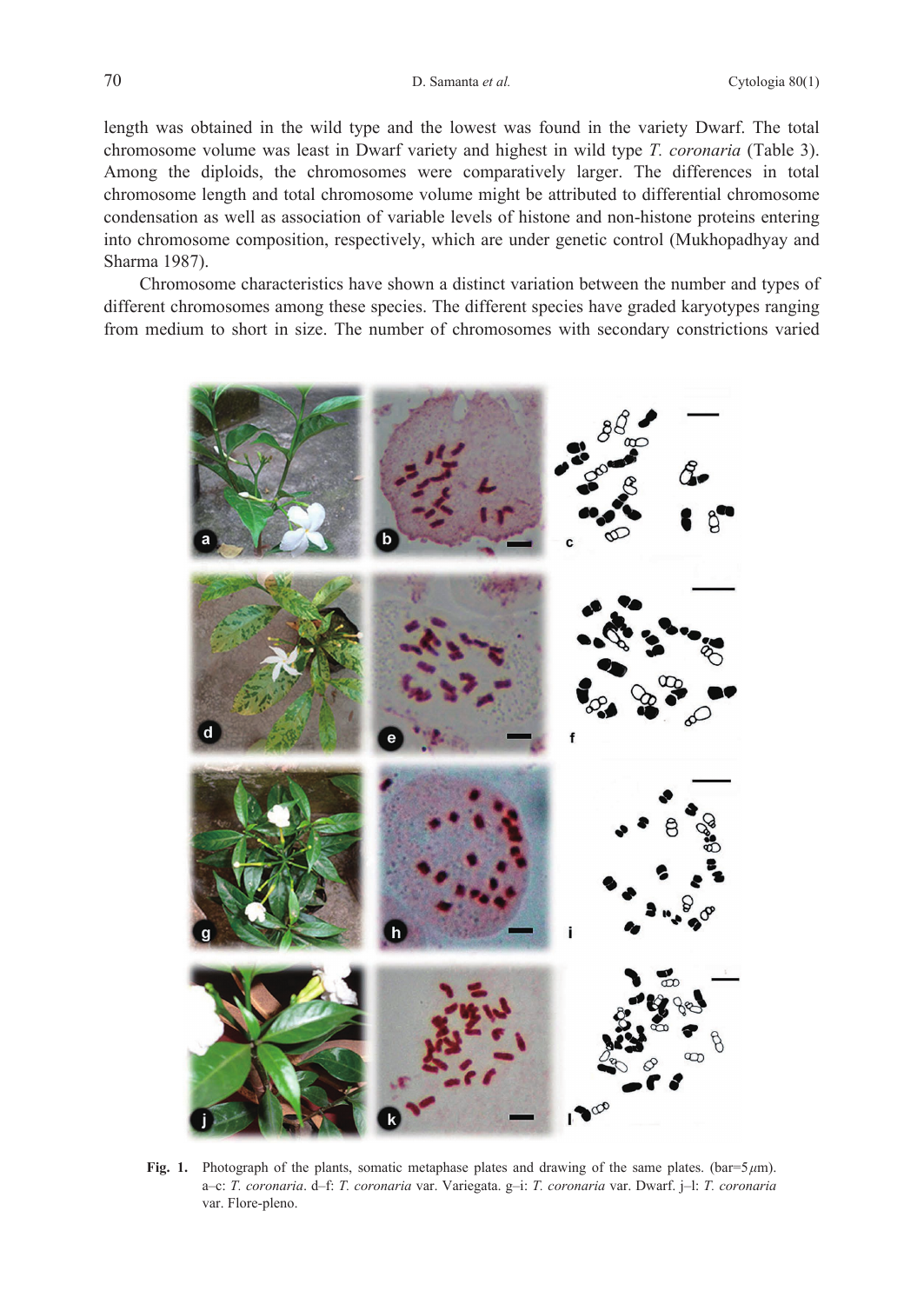| Species/Varieties                                                                                           | Internode Petiole<br>length<br>(cm) | length<br>(mm) |               | Leaf area $\text{cm}^2$ )                           |                                                                     | Leaf index $*$  |                 |                 |  |
|-------------------------------------------------------------------------------------------------------------|-------------------------------------|----------------|---------------|-----------------------------------------------------|---------------------------------------------------------------------|-----------------|-----------------|-----------------|--|
|                                                                                                             |                                     |                | Small<br>leaf | Medium<br>leaf                                      | Large<br>leaf                                                       | Small<br>leaf   | Medium<br>leaf  | Large<br>leaf   |  |
| <i>T. coronaria</i> Wild type                                                                               |                                     |                |               |                                                     | $2.7\pm0.8$ $7.0\pm2.0$ $6.33\pm1.70$ $12.67\pm1.10$ $15.60\pm2.60$ | $2.80 \pm 0.71$ | $3.08 \pm 0.31$ | $3.43\pm0.10$   |  |
| T. coronaria var. Variegata                                                                                 |                                     |                |               | $2.3\pm0.7$ $7.3\pm1.7$ $3.48\pm0.90$ $6.94\pm1.20$ | $8.04 \pm 1.96$                                                     | $2.76 \pm 0.06$ | $3.21 \pm 0.11$ | $3.41 \pm 0.71$ |  |
| <i>T. coronaria</i> var. Dwarf                                                                              |                                     |                |               | $0.5\pm0.2$ $1.5\pm0.5$ $0.62\pm0.04$ $0.83\pm0.05$ | $1.02 \pm 0.05$                                                     | $2.80\pm0.17$   | $3.00 \pm 0.18$ | $3.40\pm0.16$   |  |
| T. coronaria var. Flore-pleno 2.5±0.2 6.0±1.0 9.03±0.51 16.37±2.12 30.50±1.75 2.03±0.12 2.31±0.20 2.66±0.09 |                                     |                |               |                                                     |                                                                     |                 |                 |                 |  |

**Table 1.** A comparative representation of morphological features in three varieties of *Tabernaemontana coronaria*.

\* Data represent ¯*x*±SE from 20 replicates.

**Table 2.** Different types of chromosome present in different varieties of *Tabernaemontana coronaria*.

| Chromosome type | Size $(\mu m)$ | Constriction type                                          |  |  |  |  |
|-----------------|----------------|------------------------------------------------------------|--|--|--|--|
| Type A          | 1.81 to 4.04   | One constriction sub terminal and the other median region. |  |  |  |  |
| Type B          | 3.78           | One constriction sub terminal and the other sub median.    |  |  |  |  |
| Type C          | 2.39 to 3.46   | Both constrictions sub median.                             |  |  |  |  |
| Type D          | 2.18 to 3.23   | One constriction sub median and the other median.          |  |  |  |  |
| Type E          | 1.81 to 3.23   | Median                                                     |  |  |  |  |
| Type F          | 1.81 to 3.23   | Median region                                              |  |  |  |  |
| Type G          | 1.45 to 2.52   | Sub median                                                 |  |  |  |  |

**Table 3.** A comparative representation of different chromosomal parameters in different varieties of *Tabernaemontana coronaria*.

| Species                              |              | SCN RCL $(\mu m)$                 | TCL<br>$(\mu m)$ | <b>RCV</b><br>$(\mu m^3)$ | <b>TCV</b><br>$(\mu m^3)$ | Range of<br>$i$ value | No. of<br>centromeric | No. of<br>nucleolar<br>chromosome chromosome | Karyotype formula       |
|--------------------------------------|--------------|-----------------------------------|------------------|---------------------------|---------------------------|-----------------------|-----------------------|----------------------------------------------|-------------------------|
| <i>T. coronaria</i> Wild type        | 22.          | $2.42 - 4.04$                     |                  | 68.58 2.73 - 4.56         |                           | 77.48 20.00 - 50.00   | 14                    | 8                                            | $A_4C_2D_2E_2F_{10}G_2$ |
| T. coronaria var. Variegata          | $22^{\circ}$ | $1.70 - 2.73$                     |                  | $50.46$ 1.37-2.21         | 40.84                     | 18.75–50.00           | 16                    | $\circ$                                      | $A_4C_2E_4F_6G_6$       |
| <i>T. coronaria</i> var. Dwarf       | $22^{\circ}$ | $1.45 - 2.18$                     |                  | 36.98 1.32-1.98           | 33.64                     | 16.66–50.00           | 16                    | 6                                            | $A_4D_2E_8F_4G_4$       |
| <i>T. coronaria</i> var. Flore-pleno | 33           | 2.52-3.78 102.93 1.74-4.61 109.67 |                  |                           |                           | 16.66–50.00           | 21                    | 12                                           | $A_3B_3C_6E_3F_{15}G_3$ |

SCN, Somatic chromosome number; RCL, Range of chromosome length; TCL, Total chromosome length; RCV, Range of chromosome volume; TCV, Total chromosome volume.



**Fig. 2.** a–d Karyogram of *T. coronaria*, *T. coronaria* var. Variegata, *T. coronaria* var. Dwarf, and *T. coronaria* var. Flore-pleno. (bar=5 *μ*m).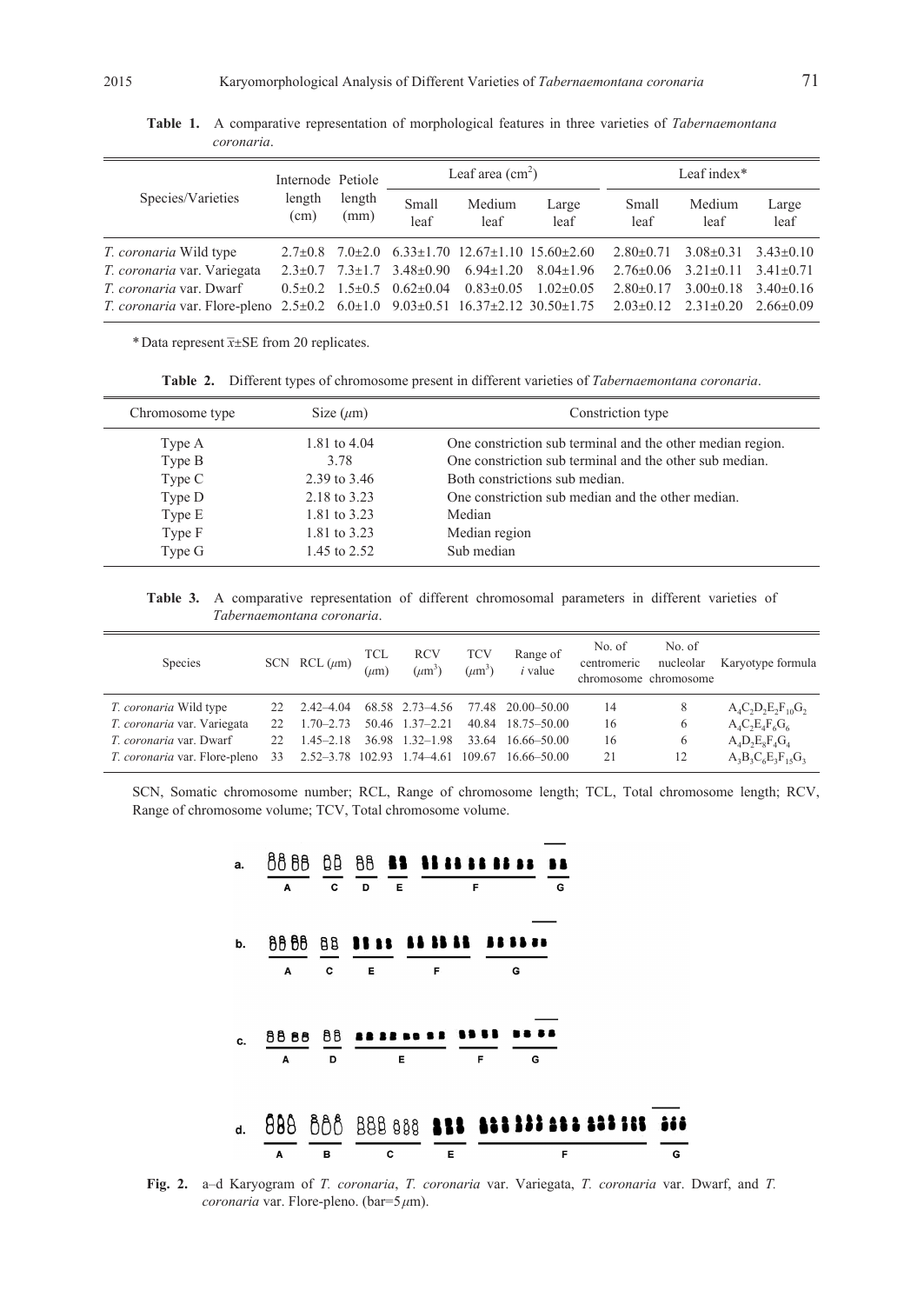from four to six in these varieties. The increase or decrease in number of secondary chromosomes might be responsible for duplication of such chromosomes or translocation between the chromosomes with or without secondary constrictions at a very early stage of evolution (Mukhopadhyay and Sharma 1987, Mukhopadhyay and Ray 2013). Notwithstanding gross similarities, the karyotype formula is distinct for every species as they differ in minute details. Thus the importance of cryptic structural alterations of chromosomes in the evolution of different varieties of *Tabernaemontana* is indicated (Mukhopadhyay and Sharma 1987, Lahiri *et al.* 2010, Mukhopadhyay and Ray 2013). Each species shows a distinct karyotype, total chromosome length, and total chromosome volume with different chromosome number. Therefore, these characters which are under genetic control may be utilized as suitable parameters for classification and identification (Mukhopadhyay and Sharma 1987).

# Acknowledgement

The financial assistance from University Grants Commission, New Delhi, [MRP. No. F. 42– 921/2013 (SR)] is gratefully acknowledged.

#### References

- Ashikur, R. M., Hasanuzzaman, M., Mofizur, R. M., Zahan, S. I. and Muhuri, R. S. 2011. Evaluation of antibacterial activity study of leaves of *Tabernaemontana divaricata* (L.). Int. Res. J. Pharm. **2**: 123–127.
- Boonyaratanakornkit, L. and Supawita, T. 2005. Names of medicinal plants and their uses. Department of Pharmacognosy, Faculty of Pharmacy, Chulalongkorn University, Bangkok. p. 69.
- Bose, T. K., Chowdhury, B. and Sharma, S. P. 2011. Tropical Garden Plants in Colour. Horticulture and Allied Publishers, Calcutta. p. 166.
- Chauhan, A. K. S. and Raghuvanshi, S. S. 1976. Cytogenetical studies of artificially induced autohexaploids of *Tabernaemontana divaricata*. Cytologia **41**: 395–400.
- Dutta, P. C. and Maity, R. K. 1972. Relationship of Plumiereae (Apocynaceae) based on karyology. Bull. Bot. Soc. Beng. **26**: 9–19.
- Khan, M. S. A. 2011. Gastroprotective effect of *Tabernaemontana divaricata* (Linn.) R. Br. flower methanolic extract in Wister rats. Br. J. Pharm. Res. **1**: 88–98.
- Lahiri, K., Mukhopadhyay, M. J. and Mukhopadhyay, S. 2010. Karyotype analysis and *in situ* 4C nuclear DNA quantification in two varieties of *Mucuna pruriens* L. J. Trop. Med. Plants **11**: 219–225.
- Levan, A., Fredga, K. and Sandberg, A. A. 1964. Nomenclature for centromeric position on chromosome. Hereditas **52**: 201–220.
- Mukhopadhyay, S. and Banerjee, N. 1989. Chromosome study and karyotype analysis in *Solanum sarrachoides* Sendt: A new report. Cytologia **54**: 179–182.
- Mukhopadhyay, S. and Ray, S. 2013. Chromosome and marker-based genome analysis of different species of *Asparagus*. Cytologia **78**: 425–437.
- Mukhopadhyay, S. and Sharma, A. K. 1987. Karyomorphological analysis of different species and varieties of *Calathea*, *Maranta* and *Stromanthe* of Marantaceae. Cytologia **52**: 821–831.
- Nadkarni, K. M. and Nadkarni, A. K. 1996. Indian Materia Medica. Popular Prakashan, Bombay. p. 1188.
- Neimkhum, W., Niwatananun, W., Yotsawimonwat, S. and Okonogi, S. 2010. Biological activities of active extracts from stem of *Tabernaemontana divaricata*. Journal of Metals, Materials and Minerals **20**: 201–206.
- Pratchayasakul, W., Pongchaidecha, A., Chattipakorn, N. and Chattipakorn, S. 2008. Ethnobotany & ethnopharmacology of *Tabernaemontana divaricata*. Indian J. Med. Res. **127**: 317–335.
- Raghuvanshi, S. S. and Chauhan, A. K. S. 1969. Investigations on the role of chromosomal aberrations and polyploidy in evolution of varieties in *Tabernaemontana divaricata*. Cytologia **34**: 382–393.
- Raghuvanshi, S. S. and Chauhan, A. K. S. 1970. Apocynaceae V: Seasonal variation in chromosome association and male sterility in a single flowering *Tabernaemontana divaricata*. Genetica **41**: 451–456.
- Roy Tapadar, N. N. 1964. Cytotaxonomic studies in Apocynaceae and delineation of the different evolutionary tendencies operating within the family. Caryologia **17**: 103–138.
- Roy Tapadar, N. N. and Sen, N. K. 1960. Cytotaxonomical studies on the economic plants of the family Apocynaceae. Caryologia **12**: 367–397.
- Suffredini, I. B., Bacchi, E. M., Sakuda, T. M. K., Ohara, M. T., Younes, R. N. and Varella, A. D. 2002. Antibacterial